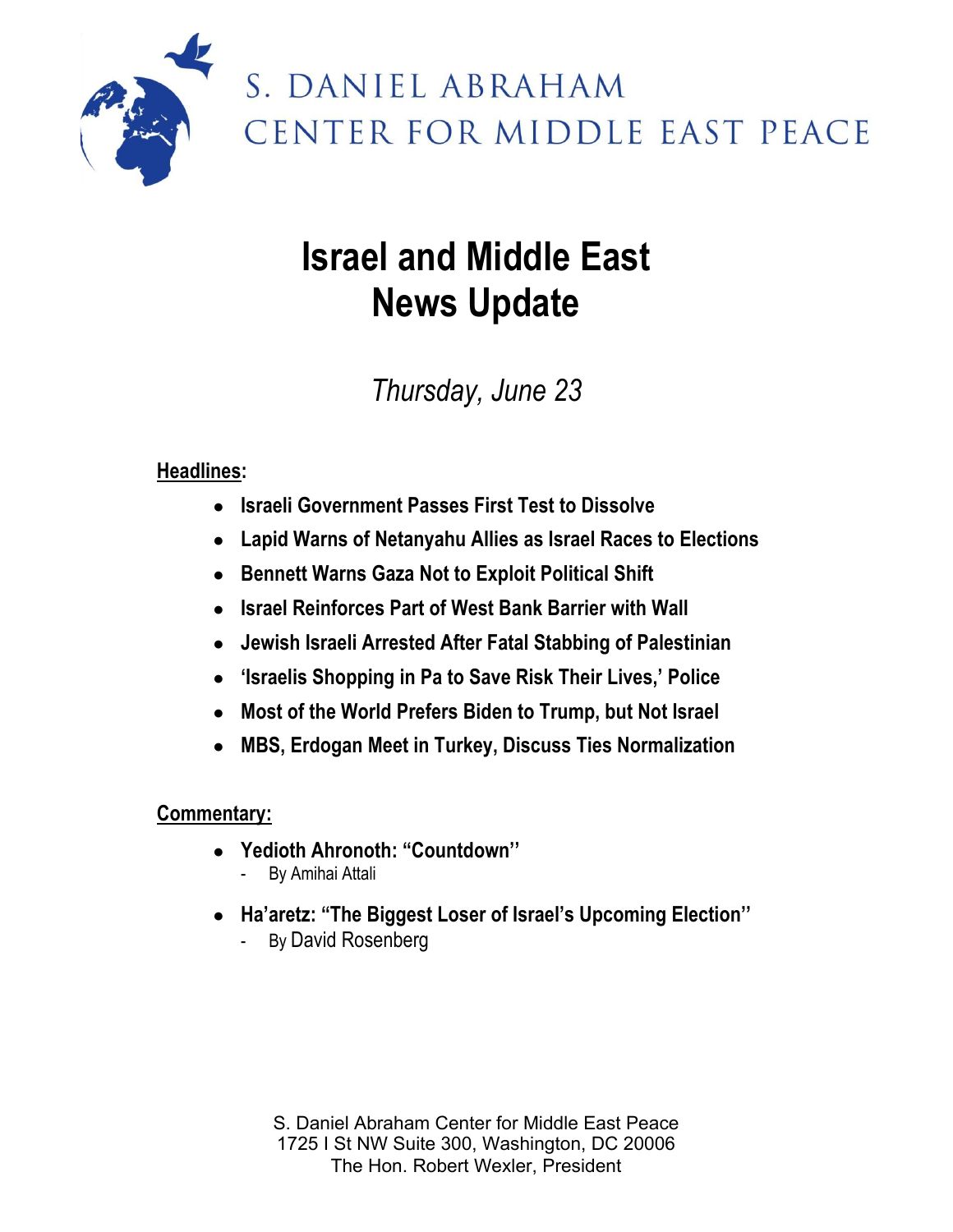## **News Excerpts**

June 23, 2022

#### **Al-Monitor**

### **Israeli Government Passes First Test to Dissolve**

**The Knesset approved in a preliminary hearing 11 bills for dispersing Israel's parliament. An overwhelming majority of 110 legislators without anyone objecting supported the bills. The 11 similar bills — 9 by the opposition and two by the coalition — were joined into one package, requiring one single vote. Still, the road to dissolving the Knesset is complicated. Prime Minister Naftali Bennett and Alternate Prime Minister Yair Lapid would like to see the Knesset dissolved as soon as possible to prevent the opposition from establishing an alternative government headed by former Prime Minister Benjamin Netanyahu. The opposition could advance such a move if it gathers the support of an absolute Knesset majority of 61 legislators. It is unclear if the opposition would indeed have the requested support for such a move. Dig Deeper ''In Improbable Gambit, Shaked Willing to Join Netanyahu-Led Gov't in Current Knesset'' (Times of Israel)**

#### **Ynet News**

### **Lapid Warns of Netanyahu Allies as Israel Races to Elections**

**Foreign Minister Yair Lapid, who is set to become interim prime minister with the Knesset's dispersal, warned of Opposition Leader Netanyahu teaming up with far-right elements as Israel is poised for an early election. Speaking at Eli Hurvitz Conference on Economics and Society, Lapid zeroed in on MK Itamar Ben Gvir, a firebrand member of the ultranationalist Religious Zionist Party, whom he argues is more powerful than Netanyahu and is being used by the Likud leader to escape justice in his ongoing corruption trial. "The extremists are playing the victim instead of working. The most powerful person, the biggest threat in the opposition, is Ben Gvir, and not [Netanyahu]," he said. Dig Deeper ''November 1 Said Emerging as Likely Date for Upcoming Knesset Elections'' (Times of Israel)**

#### **Israel Hayom**

### **Bennett Warns Gaza Not to Exploit Political Shift**

**Prime Minister Bennett visited the IDF Gaza Division where he assessed the security situation with other senior officials. We are completing the quietest year for the residents of Sderot, Ashkelon, and the Gaza Strip for 15 years," Bennett said. "The new normal in the south is peace, security, and a normal life," he added, hailing housing construction in the region as "the greatest of victories." "After a year, I am handing back a quiet, flourishing South. Hamas is deterred, and there is a record number of new families in Sderot and the area. We've changed the reality completely – from fires and terrorism to growth and calm," Bennett tweeted. Bennett also warned Palestinian terror organizations in the Gaza Strip not to try and take advantage of Israel's current lack of political stability. Dig Deeper ''Bennett Said Mulling Timeout From Politics, Not Running in Next Election'' (Times of Israel)**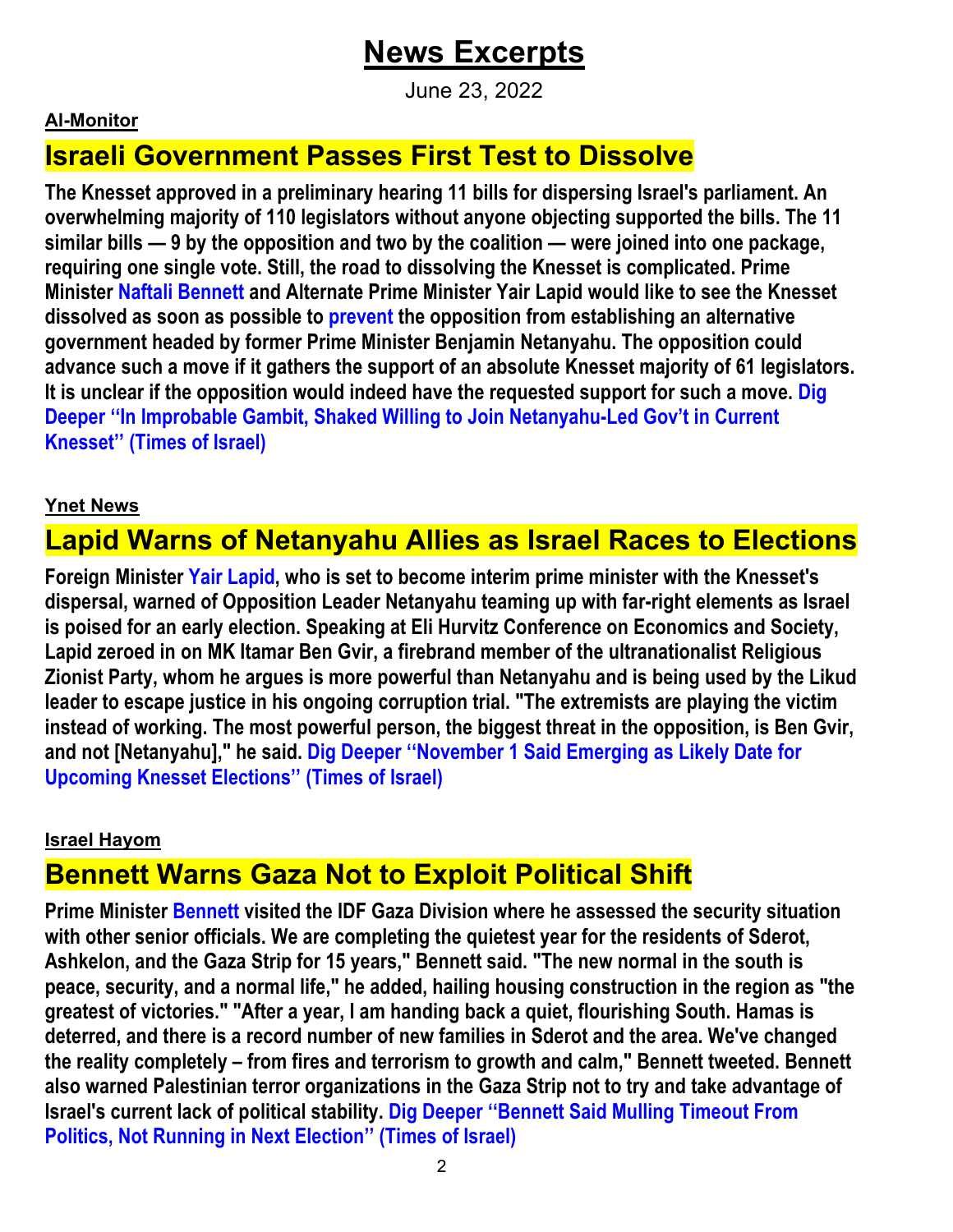#### **Times of Israel**

### **Israel Reinforces Part of West Bank Barrier with Wall**

**Construction work began to upgrade a section of the West Bank security barrier, months after a series of deadly terror attacks were committed by Palestinians who illegally entered Israel, defense officials said. The Defense Ministry said the 30-foot tall concrete wall replaces a 28-mile stretch of fencing from an area in the northern West Bank to Israel's Bat Hefer region — one of the first sections of the barrier ever built, some 20 years ago. Some \$93 million was allocated toward the plan in April. Separately in April, work to fix up holes over dozens of kilometers of the fence began, following a spate of deadly terror attacks in Israel, including several in which terrorists from the northern West Bank entered Israel via large holes in the barrier. In recent years thousands of Palestinians would enter Israel every day through the gaps in the fence for work. Dig Deeper ''Police: Would-Be Palestinian Stabber Turns Himself in After Having Second Thoughts'' (Times of Israel)**

#### **Ha'aretz**

### **Jewish Israeli Arrested After Fatal Stabbing of Palestinian**

**The Israeli Police arrested a Jewish man in connection to the stabbing death of Palestinian Ali Hassan Harb in the West Bank the previous day. Harb, 27, was stabbed in the chest near the settlement of Ariel on Tuesday. Three Palestinians who were at the scene said that the stabbing occurred while soldiers and police were present. The Israeli military denies this and said that "IDF forces were not present at the scene during the event." The court has placed a gag order on the details of the investigation. The police said that due to this order, they cannot comment on the Palestinians' claims of a police presence at the scene. Hundreds of people participated in Harb's funeral in Iskaka on Wednesday. During the funeral, there were mentions of other Palestinians who were killed by Israelis, including Mohammed Abu Khdeir, Aisha al-Rabi and the Dawabsha family. Harb's family talked about how he had tried to attain a permit to work in the settlements, but was denied. Dig Deeper ''Palestinian Teen Stabber Victim of 'Israeli Apartheid,' Justice System – Amnesty'' (Jerusalem Post)**

#### **Israel Hayom**

### **'Israelis Shopping in Pa to Save Risk Their Lives,' Police**

**Despite the inherent risk, an increasing number of Israelis are filling up their tanks at Palestinian gas stations and doing their shopping in Palestinian villages in an effort to contend with the high cost of living. By filling up their tank at a Palestinian gas station, the average Israeli can save thousands of shekels each year on gas. Many Israelis also take their cars to Palestinian garages, where the prices are significantly lower than in Israel. Palestinians are aware Israelis are interested in the lower prices their villages offer and have hung Hebrew-language signs advertising their shops and services near the roads. In a statement, the Israel Police warned Israelis entering Palestinian villages were necessarily putting their lives at risk. "In Jerusalem, they asked for 600 shekels (\$174) just [to replace] the broken plastic on my taillight. In the village, I bought an entire light with bulbs and everything for 150 shekels (\$44). The disparity is incredible," an Israeli citizen said.**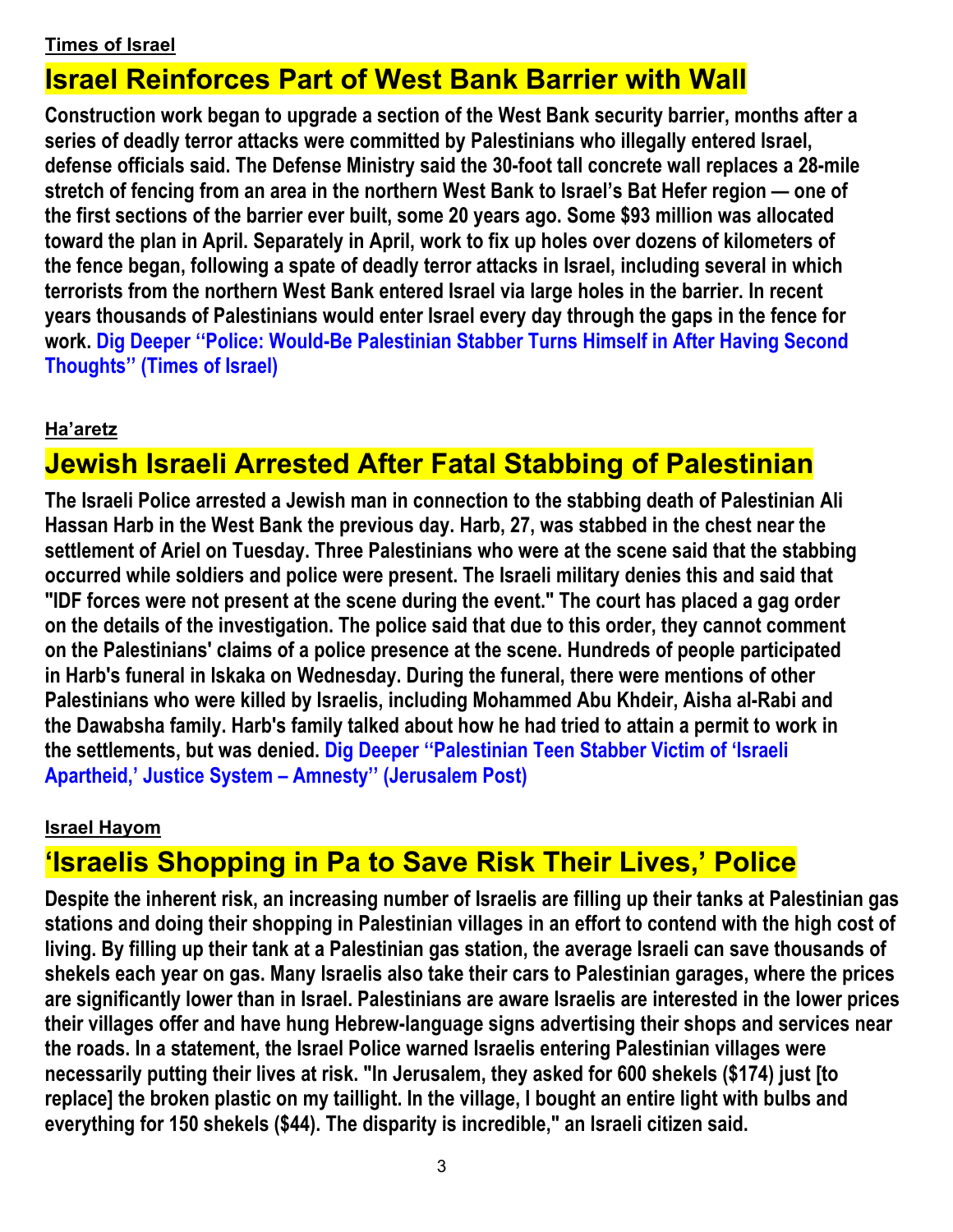#### **Ha'aretz**

### **Most of the World Prefers Biden to Trump, but Not Israel**

**Israel is the only major Western country to view President Joe Biden less positively than his predecessor Donald Trump, according to a new 18-nation survey from the Pew Research Center. The findings from the survey – conducted from February 14 to May 11, in order to gauge international attitudes toward the United States, NATO, and Russia – come exactly three weeks before Biden is slated to make his first visit to Israel as president. Sixty percent of Israelis have confidence in Biden doing the right thing in world affairs compared to 39 percent who do not – numbers that tally with the 17-country median. However, this is an 11-percentage-point drop from the 71 percent of Israelis who viewed Trump favorably in 2019 – the culmination of Trump's 15-percentage-point rise in Israeli approval during his presidency. Israeli views toward US presidents have fluctuated considerably over the past several decades, with the all-time high being George W. Bush's 83-percent approval rating in 2003. The all-time low was President Barack Obama's 49-percent rating in 2011 and 2015, respectively. Israel, however, is an outlier compared to the rest of the world when it comes to Biden's relative popularity compared to other Western leaders. Dig Deeper ''Israel Views Biden Less Favorably Than Trump Compared to Other Countries'' (I24 News)**

#### **Jerusalem Post**

### **MBS, Erdogan Meet in Turkey, Discuss Ties Normalization**

**Saudi Crown Prince Mohammed bin Salman arrived in Turkey for the first time in years for talks with President Tayyip Erdogan aimed at fully normalizing ties that were ruptured after the murder of Saudi journalist Jamal Khashoggi. The visit marks a step in Prince Mohammed's effort to rehabilitate his image beyond the Gulf and comes as Erdogan seeks financial support that could help relieve Turkey's beleaguered economy ahead of tight elections for the president. In April, Erdogan held oneon-one talks with Prince Mohammed in Saudi Arabia after a months-long drive to mend relations between the regional powers, including dropping the Turkish trial over Khashoggi's 2018 murder in Istanbul. The visit is expected to bring "a full normalization and a restoration of the pre-crisis period," a senior Turkish official said on condition of anonymity. "A new era will begin." Erdogan welcomed Prince Mohammed at the presidential palace in Ankara with a ceremony and the two shook hands and embraced, before being met by members of the Turkish cabinet. There are no public statements scheduled after their talks. The Turkish official said the two countries had lifted restrictions on trade, flights, and the screening of TV series, with mutual negative media coverage also halted. Agreements on energy, economy, and security would be signed during the visit, while a plan was also in the works for Saudi funds to enter capital markets in Turkey, the official said. Dig Deeper ''You'll See Interesting Things': the US Hints at New Arab-Israel Ties During Biden Trip'' (Times of Israel)**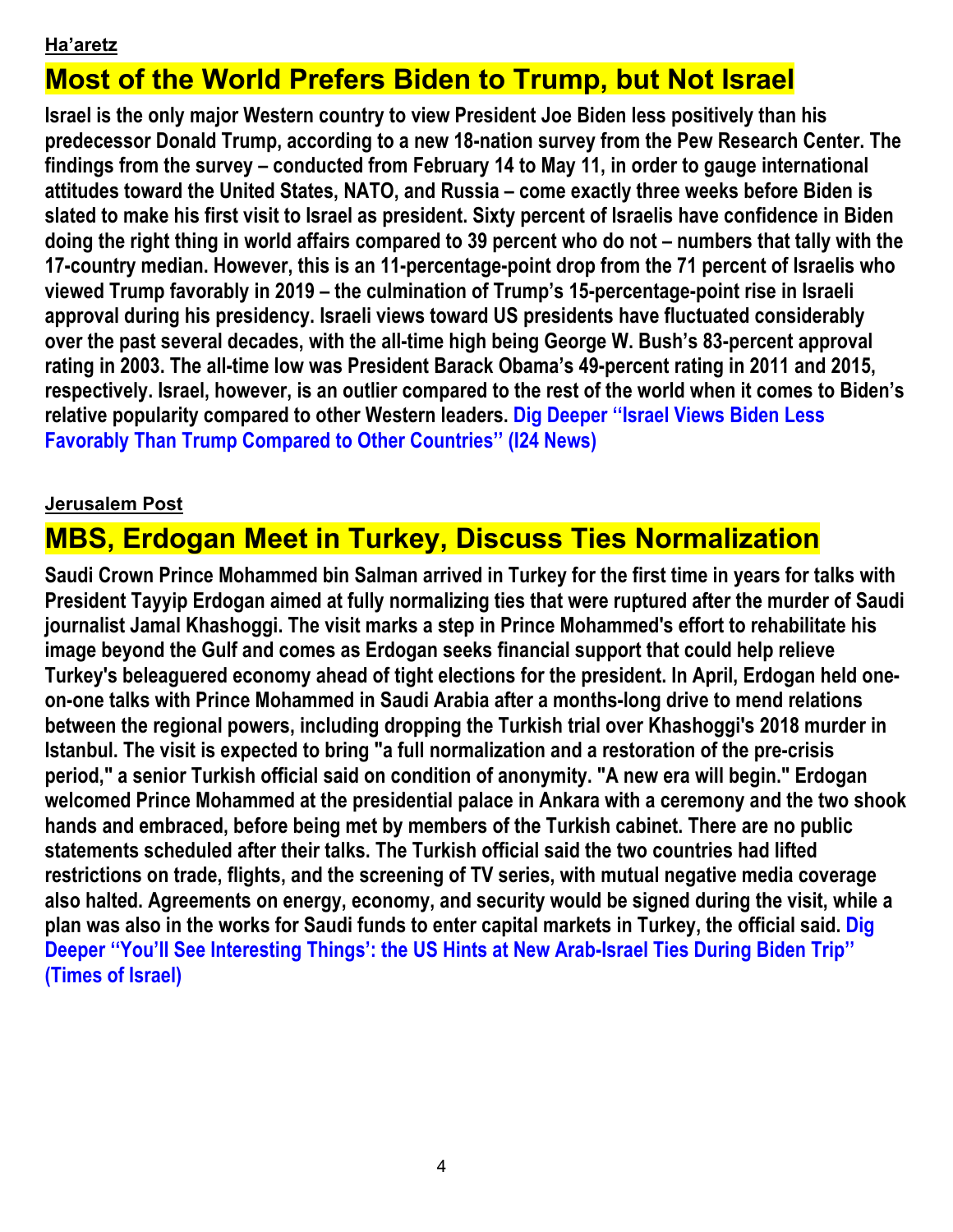#### **Yedioth Ahronoth – June 23, 2022**

### **Countdown**

By Amihai Attali

- **Another step towards elections: After the Knesset approved a preliminary reading of a bill to dissolve parliament, another step has now been taken towards completing the process of ending the term of the 25th Knesset. The bill, which passed by a big margin, will be presented to the Knesset House Committee headed by MK Nir Orbach (Yamina). In theory, the Committee can be convened even earlier, but Chairman Orbach does not want to rush so he can give negotiations to establish an alternative coalition a chance to succeed, even if the chances of doing so are essentially nil. The first step in the process will be for the committee to decide what Knesset committee will be responsible for preparing the bill for its second and third readings —the Knesset House Committee or the Knesset Constitution, Law and Justice Committee. After that, election officials including Central Elections Committee Chairwoman Orly Adas will present the committee with the many challenges the general election will face, not least of which is the number of work days in the coming months that will be taken up by the summer holidays and Jewish high holiday season.**
- **The prevailing assessment is that Adas will try to get the politicians to agree to give up on their idea of setting election day for October 25 and to push it off to November 1 or even November 8. After the politicians agree on a date, the bill will be reintroduced to the plenum for its second and third readings, after which it becomes law. After that, there will be many significant dates: Forty-seven days before election day, parties will have to submit their final election slates to the Central Elections Committee. In addition, the four parties that hold internal elections– Meretz, the Labor Party, the Likud, and the Religious Zionist Party—will have to do so.**
- **After the bill to dissolve the Knesset is approved, negotiations will begin between coalition and opposition members to reach agreements about a range of legislation to be completed before the Knesset is dissolved. These include the Judea and Samaria civil law bill, which will automatically be extended by six months but which must be reapproved; the "defendant's bill" [i.e. the bill to prevent an individual who has been indicted on criminal charges from serving as prime minister], which has reemerged in a Labor Party attempt to push it forward; a term-limits bill, which Justice Minister Gideon Saar said would be re-introduced for another vote despite the fact that it was rejected last time the Knesset voted on it. In order to muster a majority for the bill and get it passed in the context of "cleaning the table," Saar will need the support of the Joint List. Few agreements are expected given the fact that all sides want to dissolve the Knesset on Monday and not to delay that process.**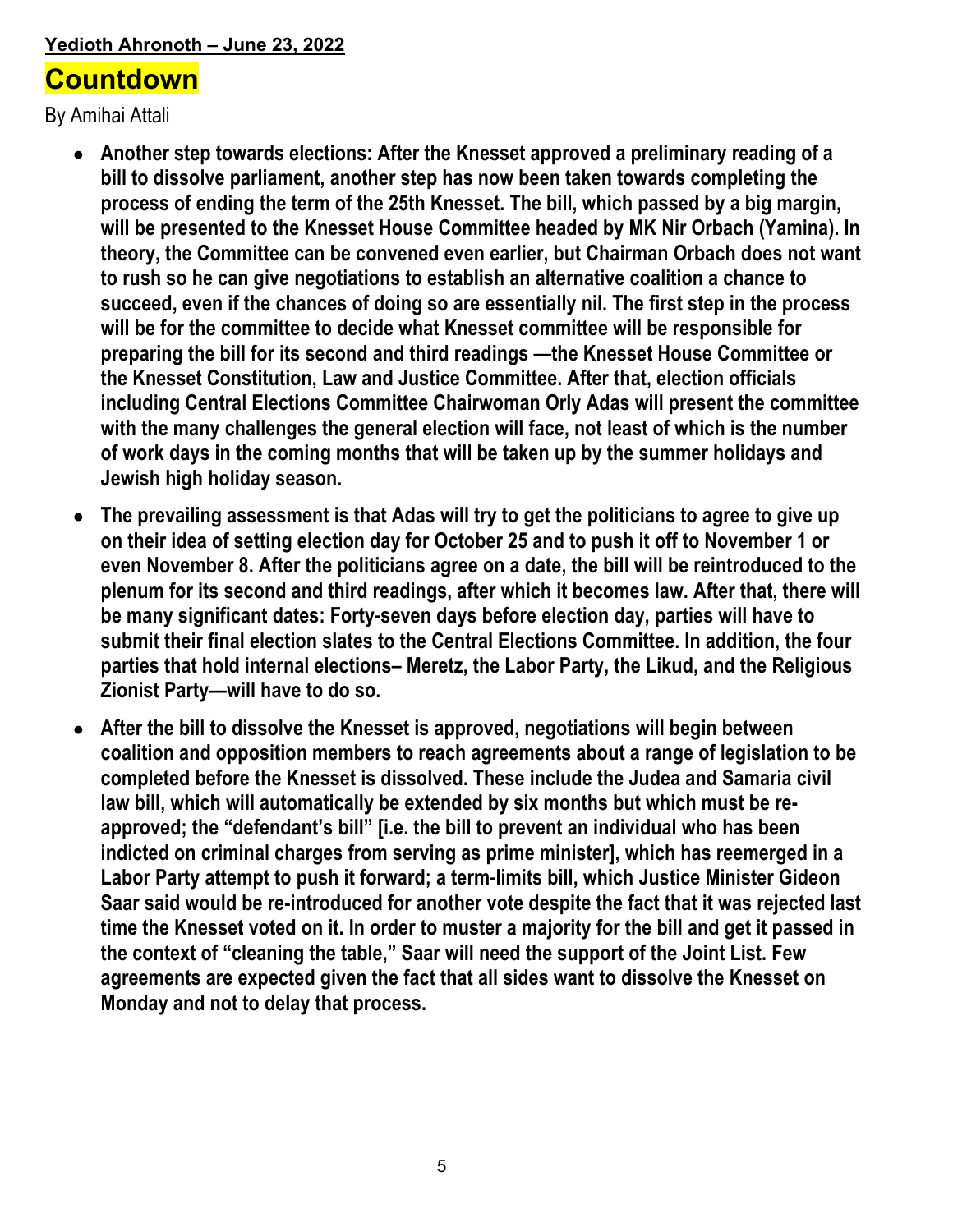### **The Biggest Loser of Israel's Upcoming Election**

By David Rosenberg

- **History often has the annoying habit of repeating itself. We are witness to that now. Back in the autumn of 2008, the world was in the grip of the worst economic downturn since the 1930s. Investment banking firm Lehman Brothers had gone bankrupt the month before – the signal event in what would become known as the Great Recession. In Israel, the economy was contracting, and the future looked bleak. But the government of Ehud Olmert collapsed that October, leaving Israel under the control of a caretaker government powerless to deal with the crisis. Fast forward to the spring of 2022 and the world is again looking recession in the eye. The downturn isn't here yet, but rising interest rates, China's constant COVID lockdowns, and a bear stock market make it look increasingly inevitable.**
- **And just as in 2008, Israel is heading into a general election, leaving it with a caretaker government that can do little to respond. Most of the commentary about the economic impact of another election – Israel's fifth in the space of three-and-a-half years – focuses on all the government reform measures that will now be shelved, if not left to die. These include raising the minimum wage, compensating the self-employed for omicron losses, and measures to rein in soaring housing prices. The failure to get this legislation passed will impose a cost on the Israeli economy, especially on ordinary Israelis. But it pales in comparison to the risk that Israel may be dragged into a global recession without a state budget or a finance minister with the power to do much to grapple with it. To our misfortune, history never repeats itself perfectly. I**
- n 2008, the crisis was already upon us. There was no time to lose while the politicians **campaigned and then negotiated a coalition government. The burden of dealing with the crisis fell on Stanley Fischer, who as governor of the Bank of Israel could act independently of elected leaders. Israel was lucky to have Fischer at that critical moment. He slashed interest rates, from 4.5 percent at the outset of the crisis to what was then a record low of 0.5 percent, to help businesses and consumers. He also launched an unprecedented and largely untested policy of quantitative easing, designed to enable the financial markets that were seizing up in the face of the global crisis to continue functioning.**
- **By the time the new government of Benjamin Netanyahu secured Knesset approval for a 2009-10 budget in July 2009, the economic crisis had largely passed for Israel. The economy had contracted sharply in the final quarter of 2008 and the first quarter of 2009, but by the second quarter, it was growing again. In the third quarter, growth was running at an impressive 3.6 percent. Fischer was arguably Israel's greatest central bank chief ever – one with a deep understanding of economics and policy, an astute politician, and a great communicator. His actions in 2008 and 2009 were so effective that he became the first central banker in the world to raise interest rates, signaling that the crisis was over for Israel. The problem Fischer now faced wasn't recession but accelerating inflation. In 2022, we no longer have Stanley Fischer to save us.**